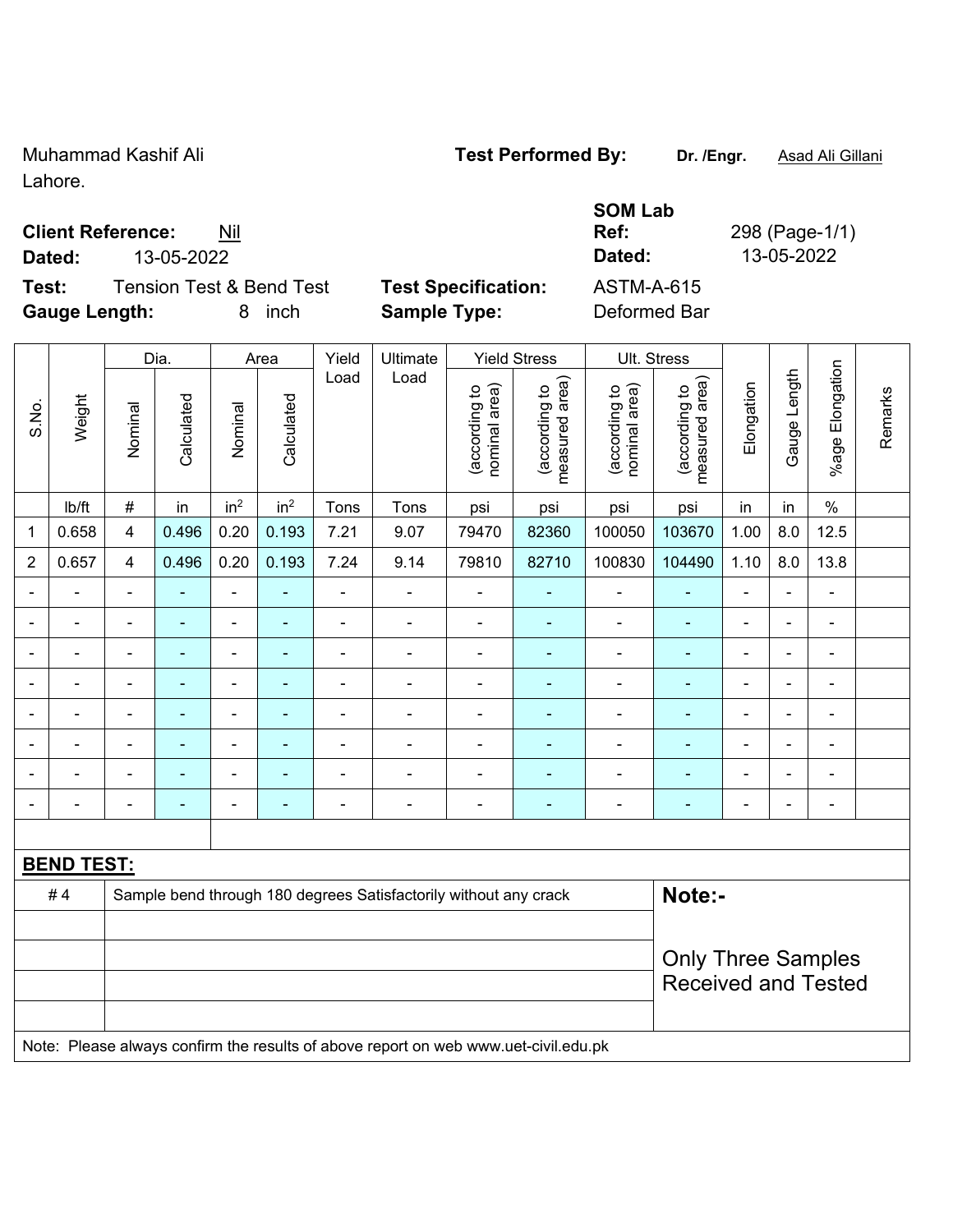M. Afzal Baig **Test Performed By:** Dr. /Engr. **Asad Ali Gillani** Associate Museum Contract Associate Museum Contract Associate Museum Contract Associate Museum Contract Associate Museum Contract Associate Museum Contract A

Sr. Manager (Works) CUI,Lahore Campus.(Renovation/ Upgradation Of Existing Building (IRCBM))

**Client Reference:** Nil

**Dated:** 25-04-2022 **Dated:** 13-05-2022

**Test:** Tension Test & Bend Test **Test Specification:** ASTM-A-615 **Gauge Length:** 8 inch **Sample Type:** Deformed Bar

**SOM Lab Ref:** 299 (Page-1/1)

|                |                   |                | Dia.           |                              | Area            | Yield          | Ultimate                                                                            |                                | Ult. Stress                     |                                |                                 |                |                |                          |         |
|----------------|-------------------|----------------|----------------|------------------------------|-----------------|----------------|-------------------------------------------------------------------------------------|--------------------------------|---------------------------------|--------------------------------|---------------------------------|----------------|----------------|--------------------------|---------|
| S.No.          | Weight            | Nominal        | Calculated     | Nominal                      | Calculated      | Load           | Load                                                                                | (according to<br>nominal area) | (according to<br>measured area) | (according to<br>nominal area) | (according to<br>measured area) | Elongation     | Gauge Length   | Elongation<br>$%$ age    | Remarks |
|                | Ib/ft             | $\#$           | in             | in <sup>2</sup>              | in <sup>2</sup> | Tons           | Tons                                                                                | psi                            | psi                             | psi                            | psi                             | in             | in             | $\%$                     |         |
| $\mathbf 1$    | 1.502             | $6\phantom{1}$ | 0.749          | 0.44                         | 0.441           | 12.74          | 18.50                                                                               | 63870                          | 63730                           | 92740                          | 92530                           | 1.20           | 8.0            | 15.0                     |         |
| $\overline{2}$ | 0.678             | $\overline{4}$ | 0.503          | 0.20                         | 0.199           | 6.19           | 9.19                                                                                | 68230                          | 68580                           | 101390                         | 101900                          | 1.00           | 8.0            | 12.5                     |         |
|                |                   |                |                | ä,                           |                 |                |                                                                                     |                                |                                 |                                |                                 |                |                | $\blacksquare$           |         |
|                |                   | $\blacksquare$ | $\blacksquare$ | $\blacksquare$               | $\blacksquare$  | ä,             | $\blacksquare$                                                                      | $\blacksquare$                 | $\blacksquare$                  | $\overline{a}$                 | $\blacksquare$                  | $\blacksquare$ | $\blacksquare$ | $\blacksquare$           |         |
|                |                   | $\blacksquare$ | ٠              | $\qquad \qquad \blacksquare$ | $\blacksquare$  | $\overline{a}$ | $\blacksquare$                                                                      | $\overline{a}$                 | $\blacksquare$                  | $\blacksquare$                 | ٠                               | $\blacksquare$ |                | $\overline{\phantom{a}}$ |         |
|                |                   |                | ٠              | ÷                            | $\blacksquare$  | $\blacksquare$ |                                                                                     | $\blacksquare$                 | $\overline{\phantom{a}}$        | $\blacksquare$                 | $\blacksquare$                  |                |                | $\blacksquare$           |         |
|                |                   |                |                | ÷                            | ä,              |                |                                                                                     |                                |                                 | $\blacksquare$                 | $\blacksquare$                  | L,             |                | $\blacksquare$           |         |
|                |                   |                |                |                              |                 |                |                                                                                     |                                |                                 |                                |                                 |                |                |                          |         |
|                |                   |                | ۰              | $\overline{\phantom{0}}$     |                 |                | $\blacksquare$                                                                      | $\blacksquare$                 |                                 | $\blacksquare$                 | ٠                               |                |                | $\blacksquare$           |         |
|                |                   |                |                | ÷                            | ÷               |                | $\blacksquare$                                                                      | $\blacksquare$                 | $\blacksquare$                  | $\blacksquare$                 | ٠                               | $\blacksquare$ |                | $\overline{\phantom{a}}$ |         |
|                |                   |                |                |                              |                 |                |                                                                                     |                                |                                 |                                |                                 |                |                |                          |         |
|                | <b>BEND TEST:</b> |                |                |                              |                 |                |                                                                                     |                                |                                 |                                |                                 |                |                |                          |         |
|                | #6                |                |                |                              |                 |                | Sample bend through 180 degrees Satisfactorily without any crack                    |                                |                                 |                                | Note:-                          |                |                |                          |         |
|                | #4                |                |                |                              |                 |                | Sample bend through 180 degrees Satisfactorily without any crack                    |                                |                                 |                                |                                 |                |                |                          |         |
|                |                   |                |                |                              |                 |                |                                                                                     |                                |                                 |                                | <b>Only Four Samples</b>        |                |                |                          |         |
|                |                   |                |                |                              |                 |                |                                                                                     |                                |                                 |                                | <b>Received and Tested</b>      |                |                |                          |         |
|                |                   |                |                |                              |                 |                |                                                                                     |                                |                                 |                                |                                 |                |                |                          |         |
|                |                   |                |                |                              |                 |                | Note: Please always confirm the results of above report on web www.uet-civil.edu.pk |                                |                                 |                                |                                 |                |                |                          |         |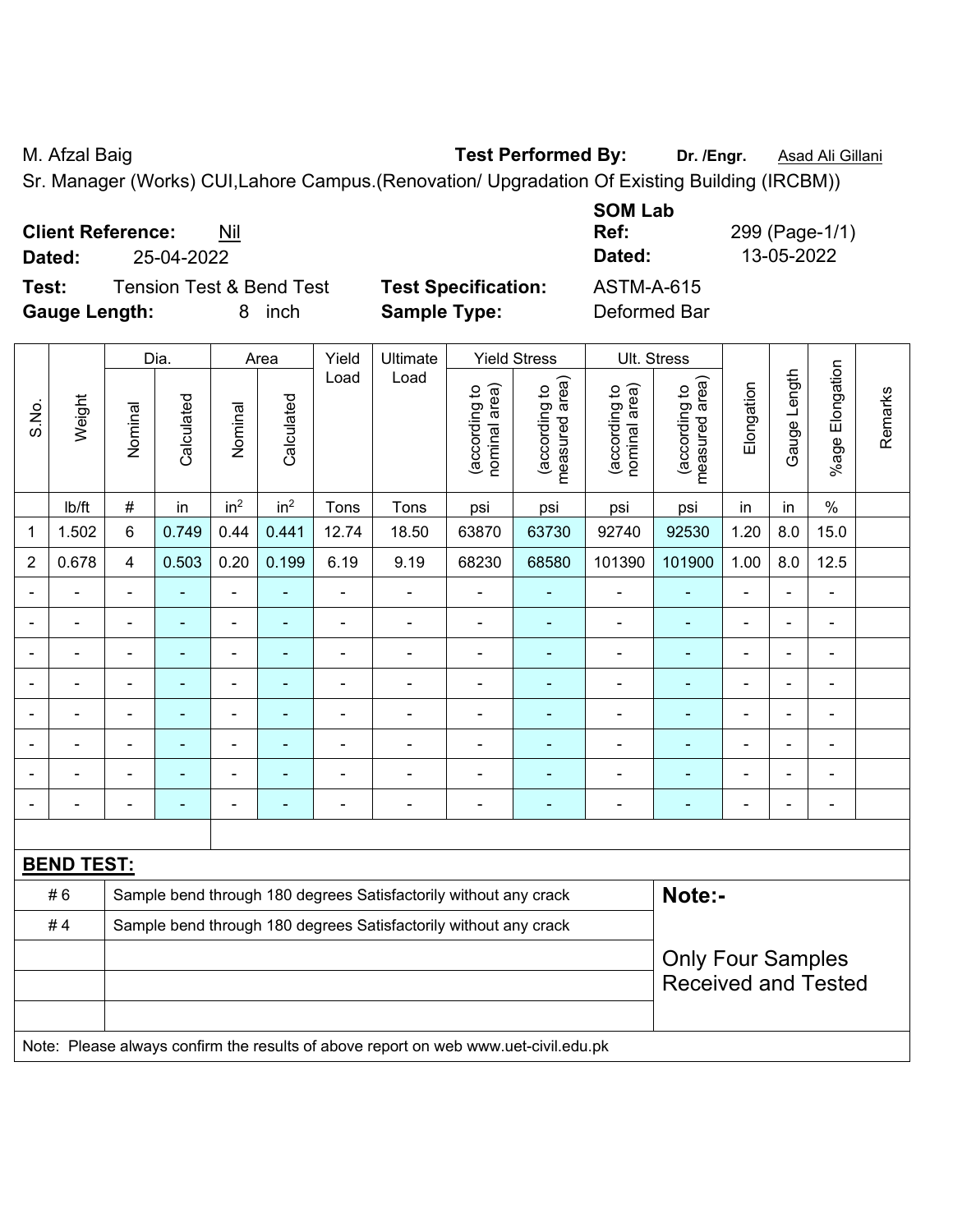Ilyas Majeed Sheikh **Test Performed By: Dr. /Engr.** Asad Ali Gillani

Chairman Eagle Developers. (Dream Galleria Lahore)

## **Client Reference:** Nil

**Test:** Tension Test & Bend Test **Test Specification:** ASTM-A-615 **Gauge Length:** 8 inch **Sample Type:** Deformed Bar

**SOM Lab Ref:** 300 (Page-1/1) **Dated:** 13-05-2022 **Dated:** 13-05-2022

|                |                   |                | Dia.                                                                                        |                          | Area            | Yield          | Ultimate                                                                            | <b>Yield Stress</b>            | Ult. Stress                     |                                |                                             |                |                |                       |         |
|----------------|-------------------|----------------|---------------------------------------------------------------------------------------------|--------------------------|-----------------|----------------|-------------------------------------------------------------------------------------|--------------------------------|---------------------------------|--------------------------------|---------------------------------------------|----------------|----------------|-----------------------|---------|
| S.No.          | Weight            | Nominal        | Calculated                                                                                  | Nominal                  | Calculated      | Load           | Load                                                                                | nominal area)<br>(according to | (according to<br>measured area) | (according to<br>nominal area) | (according to<br>neasured area)<br>measured | Elongation     | Gauge Length   | Elongation<br>$%$ age | Remarks |
|                | lb/ft             | $\#$           | in                                                                                          | in <sup>2</sup>          | in <sup>2</sup> | Tons           | Tons                                                                                | psi                            | psi                             | psi                            | psi                                         | in             | in             | $\%$                  |         |
| 1              | 2.628             | 8              | 0.991                                                                                       | 0.79                     | 0.772           | 22.70          | 30.89                                                                               | 63380                          | 64860                           | 86230                          | 88240                                       | 1.30           | 8.0            | 16.3                  |         |
| $\overline{2}$ | 1.506             | 6              | 0.751                                                                                       | 0.44                     | 0.443           | 16.74          | 20.49                                                                               | 83900                          | 83330                           | 102700                         | 102010                                      | 1.20           | 8.0            | 15.0                  |         |
| 3              | 0.667             | 4              | 0.500                                                                                       | 0.20                     | 0.196           | 6.29           | 8.41                                                                                | 69360                          | 70770                           | 92740                          | 94630                                       | 1.00           | 8.0            | 12.5                  |         |
|                | $\blacksquare$    | $\blacksquare$ | $\blacksquare$                                                                              | $\blacksquare$           | ٠               | $\blacksquare$ | ÷,                                                                                  | $\blacksquare$                 | $\blacksquare$                  | $\blacksquare$                 | $\blacksquare$                              | $\blacksquare$ | $\blacksquare$ | ä,                    |         |
|                | $\blacksquare$    | ä,             | $\blacksquare$                                                                              | $\blacksquare$           | ٠               | $\blacksquare$ | $\blacksquare$                                                                      | $\blacksquare$                 | ÷                               | $\blacksquare$                 | $\blacksquare$                              | ä,             |                | $\blacksquare$        |         |
|                | $\blacksquare$    | $\blacksquare$ | $\blacksquare$                                                                              | $\overline{\phantom{a}}$ | ۰               | $\blacksquare$ | $\blacksquare$                                                                      | $\blacksquare$                 | ٠                               | $\blacksquare$                 | ÷                                           | $\blacksquare$ |                | $\blacksquare$        |         |
|                |                   |                |                                                                                             |                          |                 |                | $\blacksquare$                                                                      | $\blacksquare$                 | $\blacksquare$                  | $\blacksquare$                 | $\blacksquare$                              | $\blacksquare$ |                | $\blacksquare$        |         |
|                |                   |                |                                                                                             | $\blacksquare$           |                 |                |                                                                                     | $\blacksquare$                 |                                 |                                |                                             |                |                | $\blacksquare$        |         |
|                |                   |                |                                                                                             | $\blacksquare$           |                 |                | $\blacksquare$                                                                      | $\blacksquare$                 |                                 | $\blacksquare$                 | ۰                                           | $\blacksquare$ | $\blacksquare$ | $\blacksquare$        |         |
|                |                   | $\blacksquare$ |                                                                                             | $\blacksquare$           |                 | $\blacksquare$ | $\blacksquare$                                                                      | $\blacksquare$                 | ٠                               | $\blacksquare$                 | ÷                                           | $\blacksquare$ |                | $\blacksquare$        |         |
|                |                   |                |                                                                                             |                          |                 |                |                                                                                     |                                |                                 |                                |                                             |                |                |                       |         |
|                | <b>BEND TEST:</b> |                |                                                                                             |                          |                 |                |                                                                                     |                                |                                 |                                |                                             |                |                |                       |         |
|                | #8                |                |                                                                                             |                          |                 |                | Sample bend through 180 degrees Satisfactorily without any crack                    |                                |                                 |                                | Note:-                                      |                |                |                       |         |
|                | #6                |                |                                                                                             |                          |                 |                | Sample bend through 180 degrees Satisfactorily without any crack                    |                                |                                 |                                |                                             |                |                |                       |         |
|                | #4                |                | Sample bend through 180 degrees Satisfactorily without any crack<br><b>Only Six Samples</b> |                          |                 |                |                                                                                     |                                |                                 |                                |                                             |                |                |                       |         |
|                |                   |                |                                                                                             |                          |                 |                |                                                                                     |                                |                                 |                                | <b>Received and Tested</b>                  |                |                |                       |         |
|                |                   |                |                                                                                             |                          |                 |                |                                                                                     |                                |                                 |                                |                                             |                |                |                       |         |
|                |                   |                |                                                                                             |                          |                 |                | Note: Please always confirm the results of above report on web www.uet-civil.edu.pk |                                |                                 |                                |                                             |                |                |                       |         |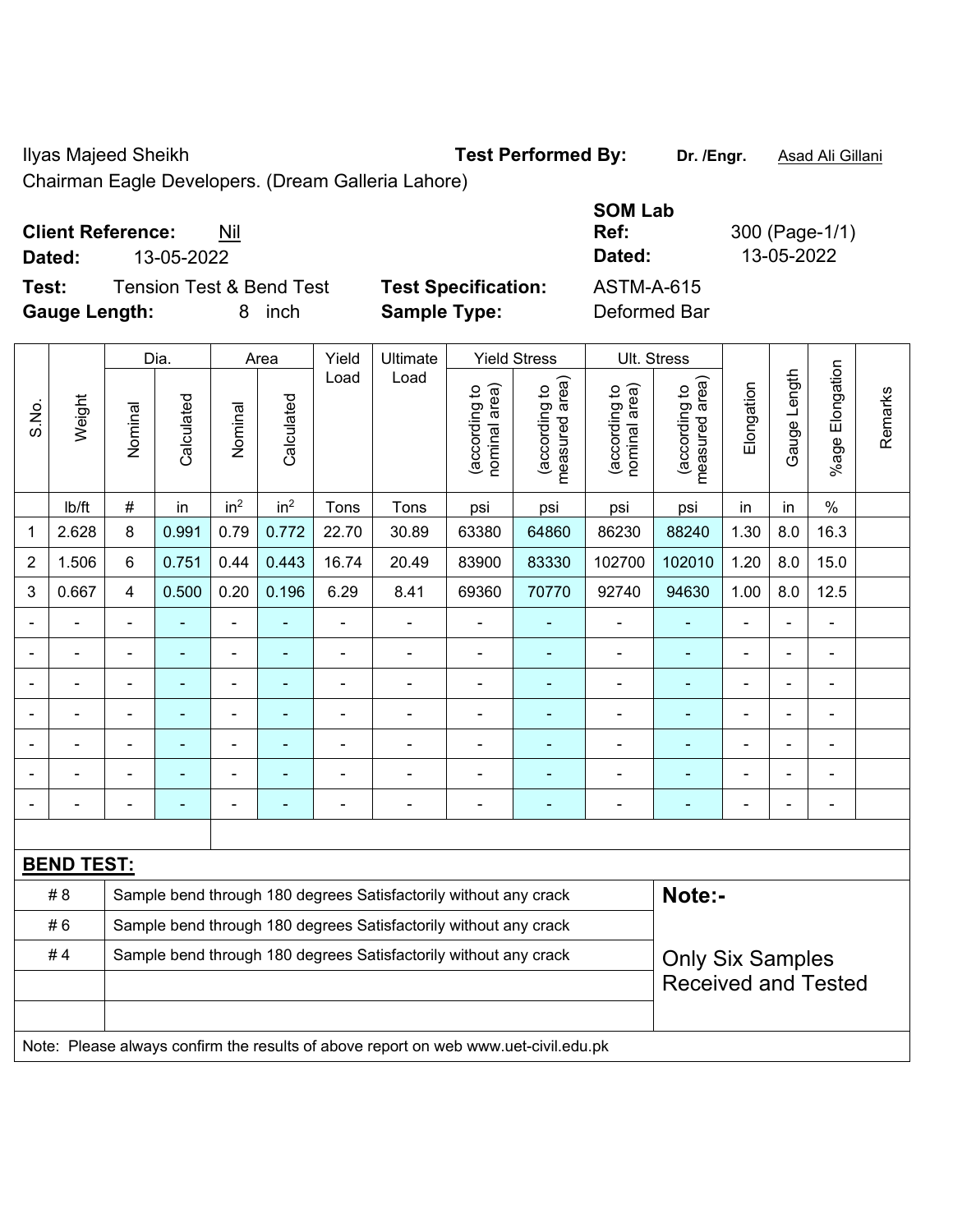## Variant **Test Performed By: Dr. /Engr.** Asad Ali Gillani

Gulberg 2 Lahore.

# **Client Reference:** VA/29/08

**Gauge Length:** 8 inch **Sample Type:** Deformed Bar

|                                              |                            | <b>SOM Lab</b>       |                |
|----------------------------------------------|----------------------------|----------------------|----------------|
| <b>Client Reference:</b><br>VA/29/08         |                            | Ref:                 | 301 (Page-1/1) |
| Dated:<br>13-05-2022                         |                            | Dated:               | 13-05-2022     |
| Test:<br><b>Tension Test &amp; Bend Test</b> | <b>Test Specification:</b> | ASTM-A-615           |                |
| Arrest Lessale                               | 0. <del>. .</del>          | D - f -  - - - 1 D - |                |

|                |                   |                | Dia.<br>Ult. Stress<br>Yield<br>Ultimate<br><b>Yield Stress</b><br>Area |                              |                 |                |                                                                                     |                                |                                 |                                |                                             |                          |                |                       |         |
|----------------|-------------------|----------------|-------------------------------------------------------------------------|------------------------------|-----------------|----------------|-------------------------------------------------------------------------------------|--------------------------------|---------------------------------|--------------------------------|---------------------------------------------|--------------------------|----------------|-----------------------|---------|
| S.No.          | Weight            | Nominal        | Calculated                                                              | Nominal                      | Calculated      | Load           | Load                                                                                | nominal area)<br>(according to | measured area)<br>(according to | (according to<br>nominal area) | (according to<br>neasured area)<br>measured | Elongation               | Gauge Length   | Elongation<br>$%$ age | Remarks |
|                | lb/ft             | $\#$           | in                                                                      | in <sup>2</sup>              | in <sup>2</sup> | Tons           | Tons                                                                                | psi                            | psi                             | psi                            | psi                                         | in                       | in             | $\%$                  |         |
| 1              | 2.647             | 8              | 0.995                                                                   | 0.79                         | 0.778           | 27.62          | 36.24                                                                               | 77120                          | 78310                           | 101170                         | 102730                                      | 1.30                     | 8.0            | 16.3                  |         |
| $\overline{2}$ | 2.644             | 8              | 0.995                                                                   | 0.79                         | 0.777           | 27.70          | 36.34                                                                               | 77320                          | 78620                           | 101450                         | 103150                                      | 1.20                     | 8.0            | 15.0                  |         |
|                |                   | $\blacksquare$ | $\blacksquare$                                                          | $\blacksquare$               | ۰               | $\blacksquare$ | -                                                                                   | $\blacksquare$                 | ÷                               | $\blacksquare$                 | $\blacksquare$                              | ä,                       | ÷              | $\overline{a}$        |         |
|                |                   |                | ÷,                                                                      | $\blacksquare$               |                 |                | ÷                                                                                   | ä,                             | ä,                              | $\blacksquare$                 | ä,                                          | ÷,                       |                |                       |         |
| $\blacksquare$ |                   |                |                                                                         | -                            |                 |                |                                                                                     |                                |                                 |                                |                                             | $\blacksquare$           |                | $\blacksquare$        |         |
| $\blacksquare$ |                   |                |                                                                         | ÷,                           |                 |                | ÷                                                                                   | $\overline{\phantom{a}}$       | $\blacksquare$                  | $\blacksquare$                 | ÷                                           | $\blacksquare$           | $\blacksquare$ | $\blacksquare$        |         |
| $\blacksquare$ |                   | $\blacksquare$ | Ē,                                                                      | $\blacksquare$               | ۰               | $\blacksquare$ | ä,                                                                                  | ÷,                             | ٠                               | $\blacksquare$                 | ÷                                           | $\blacksquare$           | $\blacksquare$ | $\blacksquare$        |         |
|                |                   | $\blacksquare$ | Ē.                                                                      | $\qquad \qquad \blacksquare$ |                 | $\blacksquare$ | ÷                                                                                   | $\blacksquare$                 | ÷                               | $\blacksquare$                 | ÷                                           | $\blacksquare$           | $\blacksquare$ | $\blacksquare$        |         |
|                |                   |                | ÷,                                                                      | ÷                            |                 | $\blacksquare$ | ÷                                                                                   | ä,                             | ۰                               | $\blacksquare$                 | ۰                                           | $\blacksquare$           | ÷              | $\blacksquare$        |         |
|                |                   |                |                                                                         | ۰                            |                 |                |                                                                                     |                                |                                 |                                | $\blacksquare$                              | $\overline{\phantom{0}}$ |                | $\blacksquare$        |         |
|                |                   |                |                                                                         |                              |                 |                |                                                                                     |                                |                                 |                                |                                             |                          |                |                       |         |
|                | <b>BEND TEST:</b> |                |                                                                         |                              |                 |                |                                                                                     |                                |                                 |                                |                                             |                          |                |                       |         |
|                | # 8               |                |                                                                         |                              |                 |                | Sample bend through 180 degrees Satisfactorily without any crack                    |                                |                                 |                                | Note:-                                      |                          |                |                       |         |
|                |                   |                |                                                                         |                              |                 |                |                                                                                     |                                |                                 |                                |                                             |                          |                |                       |         |
|                |                   |                |                                                                         |                              |                 |                |                                                                                     |                                |                                 |                                | <b>Only Three Samples</b>                   |                          |                |                       |         |
|                |                   |                |                                                                         |                              |                 |                |                                                                                     |                                |                                 |                                | <b>Received and Tested</b>                  |                          |                |                       |         |
|                |                   |                |                                                                         |                              |                 |                |                                                                                     |                                |                                 |                                |                                             |                          |                |                       |         |
|                |                   |                |                                                                         |                              |                 |                | Note: Please always confirm the results of above report on web www.uet-civil.edu.pk |                                |                                 |                                |                                             |                          |                |                       |         |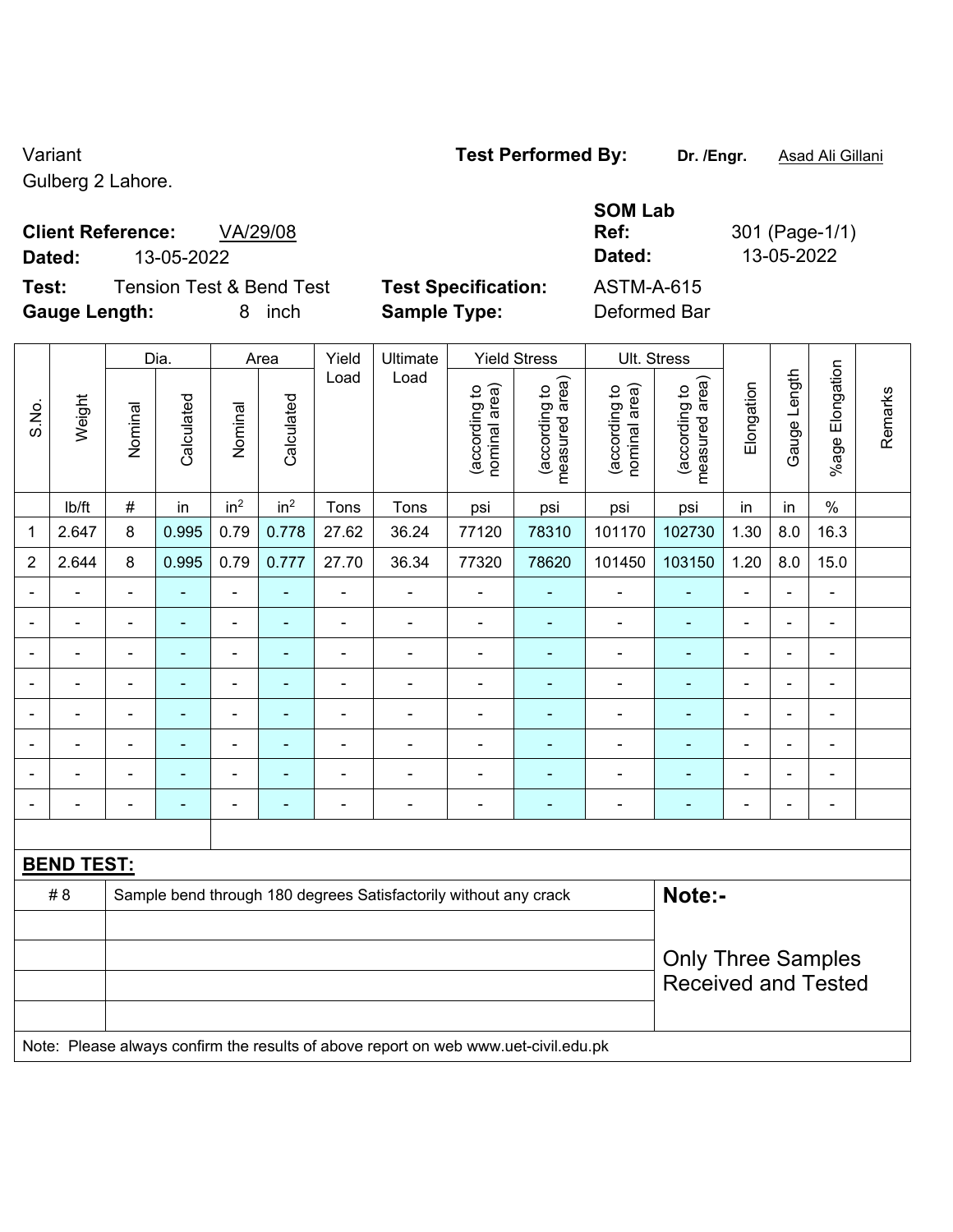Sub Divisional officer, **Test Performed By:** Dr. /Engr. **Asad Ali Gillani** Associated By: Dr. /Engr. **Asad Ali Gillani** 

HSD Daska.(Widening Of Bridge On Darbar Canal Opposote Judicial Complex Daska)

| <b>Client Reference:</b><br>137/D<br>10-05-2022<br>Dated:                         |                                                   | <b>SOM Lab</b><br>Ref:<br>Dated: | 302 (Page-1/1)<br>13-05-2022 |
|-----------------------------------------------------------------------------------|---------------------------------------------------|----------------------------------|------------------------------|
| <b>Tension Test &amp; Bend Test</b><br>Test:<br><b>Gauge Length:</b><br>inch<br>8 | <b>Test Specification:</b><br><b>Sample Type:</b> | ASTM-A-615<br>Deformed Bar       |                              |

|       |                   |                                                       | Dia.       | Yield<br>Ultimate<br><b>Yield Stress</b><br>Ult. Stress<br>Area |                 |                |                                                                                     |                                |                                 |                                |                                 |                |              |                 |         |
|-------|-------------------|-------------------------------------------------------|------------|-----------------------------------------------------------------|-----------------|----------------|-------------------------------------------------------------------------------------|--------------------------------|---------------------------------|--------------------------------|---------------------------------|----------------|--------------|-----------------|---------|
| S.No. | Weight            | Nominal                                               | Calculated | Nominal                                                         | Calculated      | Load           | Load                                                                                | nominal area)<br>(according to | (according to<br>measured area) | (according to<br>nominal area) | (according to<br>measured area) | Elongation     | Gauge Length | %age Elongation | Remarks |
|       | lb/ft             | $\#$                                                  | in         | in <sup>2</sup>                                                 | in <sup>2</sup> | Tons           | Tons                                                                                | psi                            | psi                             | psi                            | psi                             | in             | in           | $\frac{0}{0}$   |         |
| 1     | 1.052             | 5                                                     | 0.627      | 0.31                                                            | 0.309           | 9.12           | 15.04                                                                               | 64910                          | 65120                           | 106970                         | 107320                          | 0.80           | 8.0          | 10.0            |         |
| 2     | 1.061             | 5                                                     | 0.630      | 0.31                                                            | 0.312           | 9.25           | 15.16                                                                               | 65780                          | 65360                           | 107840                         | 107150                          | 1.20           | 8.0          | 15.0            |         |
| 3     | 0.640             | $\overline{\mathbf{4}}$                               | 0.489      | 0.20                                                            | 0.188           | 5.40           | 8.58                                                                                | 59580                          | 63380                           | 94650                          | 100690                          | 1.20           | 8.0          | 15.0            |         |
| 4     | 0.625             | $\overline{4}$                                        | 0.484      | 0.20                                                            | 0.184           | 5.22           | 8.41                                                                                | 57560                          | 62560                           | 92740                          | 100800                          | 1.10           | 8.0          | 13.8            |         |
|       |                   | $\blacksquare$                                        | ÷          | ÷,                                                              |                 | ä,             | $\blacksquare$                                                                      | ä,                             |                                 | $\blacksquare$                 | $\blacksquare$                  | ä,             |              | $\blacksquare$  |         |
|       |                   |                                                       |            | ÷                                                               |                 |                | ä,                                                                                  | L,                             |                                 |                                |                                 |                |              | $\blacksquare$  |         |
|       |                   |                                                       |            |                                                                 |                 |                | ÷                                                                                   | $\blacksquare$                 | ۰                               | $\blacksquare$                 |                                 |                |              |                 |         |
|       |                   |                                                       |            | ä,                                                              |                 | $\blacksquare$ | ÷                                                                                   | $\blacksquare$                 |                                 |                                |                                 |                |              | $\blacksquare$  |         |
|       |                   |                                                       |            |                                                                 |                 |                |                                                                                     | ä,                             | ۰                               |                                |                                 |                |              | $\blacksquare$  |         |
|       |                   | $\blacksquare$                                        | ۰          | $\overline{\phantom{a}}$                                        | ۰               | $\blacksquare$ | $\blacksquare$                                                                      | $\blacksquare$                 | ٠                               | $\blacksquare$                 | $\overline{\phantom{0}}$        | $\blacksquare$ |              | $\blacksquare$  |         |
|       |                   |                                                       |            |                                                                 |                 |                |                                                                                     |                                |                                 |                                |                                 |                |              |                 |         |
|       | <b>BEND TEST:</b> |                                                       |            |                                                                 |                 |                |                                                                                     |                                |                                 |                                |                                 |                |              |                 |         |
|       | #5                |                                                       |            |                                                                 |                 |                | Sample bend through 180 degrees Satisfactorily without any crack                    |                                |                                 |                                | Note:-                          |                |              |                 |         |
|       | #4                |                                                       |            |                                                                 |                 |                | Sample bend through 180 degrees Satisfactorily without any crack                    |                                |                                 |                                |                                 |                |              |                 |         |
|       |                   | <b>Only Six Samples</b><br><b>Received and Tested</b> |            |                                                                 |                 |                |                                                                                     |                                |                                 |                                |                                 |                |              |                 |         |
|       |                   |                                                       |            |                                                                 |                 |                | Note: Please always confirm the results of above report on web www.uet-civil.edu.pk |                                |                                 |                                |                                 |                |              |                 |         |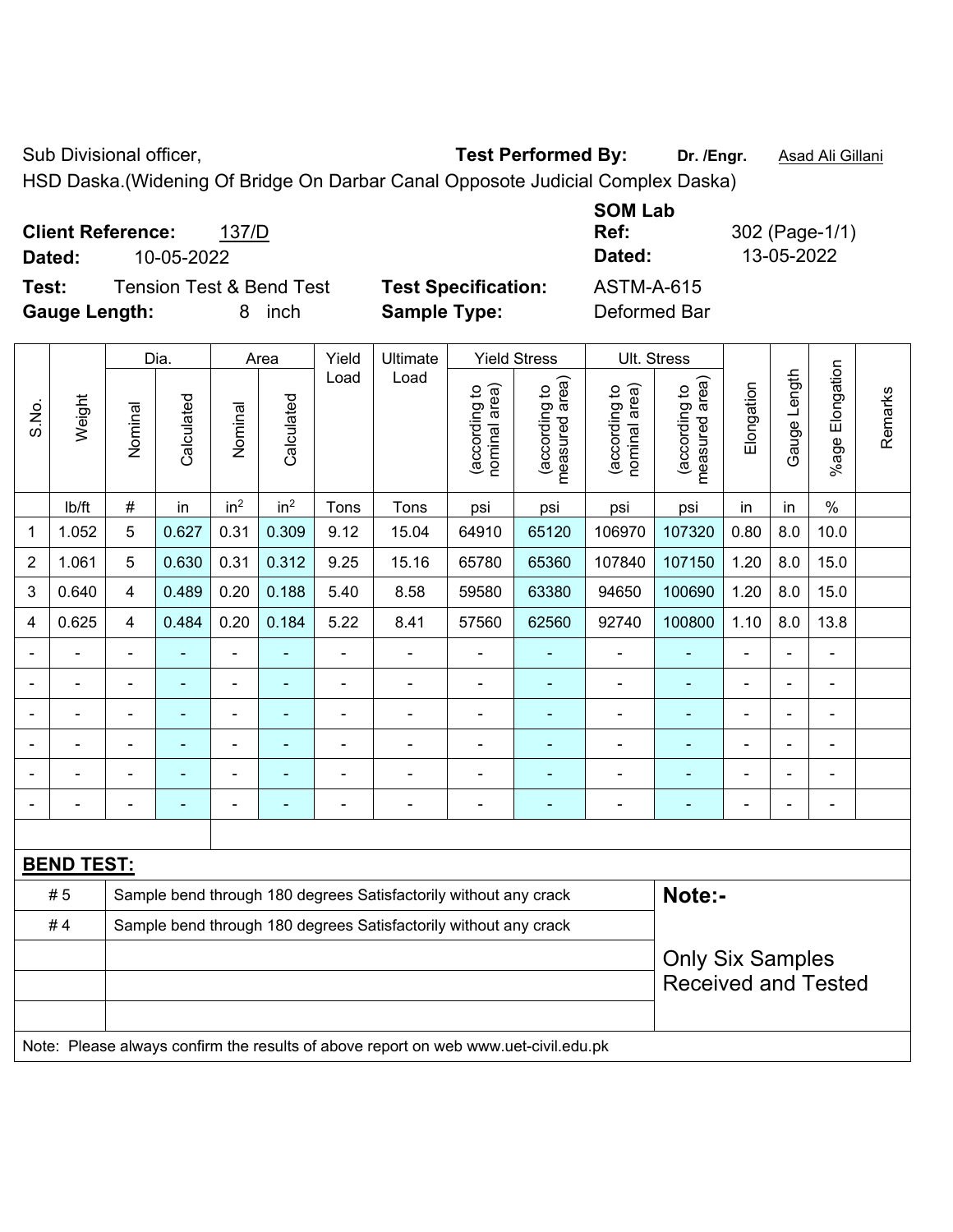Asif Shahzad **Test Performed By:** Dr. /Engr. **Asad Ali Gillani** 

Assistant Project Engr, Building Section DHA Gujranwala.(Const Of Villas (Block-E))

| <b>Client Reference:</b> | 111/3/APE Bldgs/Gen/16 |
|--------------------------|------------------------|
|--------------------------|------------------------|

**Test:** Tension Test & Bend Test **Test Specification:** ASTM-A-615 **Gauge Length:** 8 inch **Sample Type:** Deformed Bar (AFCO Steel)

**Ref:** 304 (Page-1/1) **Dated:** 12-05-2022 **Dated:** 13-05-2022

|                |                   |                | Dia.                       |                          | Area            | Yield          | Ult. Stress<br><b>Yield Stress</b>                                                  |                                |                                 |                                |                                 |                |                          |                              |         |
|----------------|-------------------|----------------|----------------------------|--------------------------|-----------------|----------------|-------------------------------------------------------------------------------------|--------------------------------|---------------------------------|--------------------------------|---------------------------------|----------------|--------------------------|------------------------------|---------|
| S.No.          | Weight            | Nominal        | Calculated                 | Nominal                  | Calculated      | Load           | Load                                                                                | (according to<br>nominal area) | (according to<br>measured area) | (according to<br>nominal area) | (according to<br>measured area) | Elongation     | Gauge Length             | %age Elongation              | Remarks |
|                | lb/ft             | $\#$           | in                         | in <sup>2</sup>          | in <sup>2</sup> | Tons           | Tons                                                                                | psi                            | psi                             | psi                            | psi                             | in             | in                       | $\frac{0}{0}$                |         |
| 1              | 0.667             | $\overline{4}$ | 0.500                      | 0.20                     | 0.196           | 7.61           | 9.40                                                                                | 83970                          | 85680                           | 103640                         | 105760                          | 0.90           | 8.0                      | 11.3                         |         |
| $\overline{2}$ | 0.668             | $\overline{4}$ | 0.500                      | 0.20                     | 0.196           | 7.85           | 9.81                                                                                | 86560                          | 88320                           | 108140                         | 110340                          | 0.80           | 8.0                      | 10.0                         |         |
|                |                   |                |                            | ÷                        |                 |                |                                                                                     |                                |                                 |                                | $\overline{\phantom{0}}$        |                |                          | $\blacksquare$               |         |
|                | $\blacksquare$    |                | ۰                          | ÷,                       | ۳               | $\blacksquare$ | ÷                                                                                   | ä,                             | ٠                               | $\overline{a}$                 | ۰                               | $\blacksquare$ | $\blacksquare$           | $\blacksquare$               |         |
|                | $\blacksquare$    | $\blacksquare$ | Ē.                         | ÷,                       | ٠               | $\blacksquare$ | $\blacksquare$                                                                      | ä,                             | ٠                               | $\blacksquare$                 | $\qquad \qquad \blacksquare$    | $\blacksquare$ | $\blacksquare$           | $\blacksquare$               |         |
|                | ÷                 | $\blacksquare$ |                            | $\overline{\phantom{0}}$ | ۳               | $\overline{a}$ | ÷                                                                                   | $\blacksquare$                 |                                 | $\blacksquare$                 | $\qquad \qquad \blacksquare$    | $\blacksquare$ | $\overline{\phantom{0}}$ | $\frac{1}{2}$                |         |
|                | $\blacksquare$    |                | $\blacksquare$             | ÷,                       | $\blacksquare$  | $\blacksquare$ | ä,                                                                                  | $\blacksquare$                 | $\blacksquare$                  | ä,                             | $\blacksquare$                  | $\overline{a}$ |                          | $\blacksquare$               |         |
|                |                   |                |                            | $\blacksquare$           | ۳               | $\blacksquare$ |                                                                                     | L,                             | ÷,                              | $\blacksquare$                 | ۰                               |                |                          | $\blacksquare$               |         |
|                |                   |                |                            | ÷                        |                 |                |                                                                                     |                                |                                 |                                |                                 |                |                          | $\blacksquare$               |         |
|                |                   | $\blacksquare$ | ۰                          | ÷,                       | $\blacksquare$  | $\blacksquare$ | ÷                                                                                   | $\blacksquare$                 | $\blacksquare$                  | $\blacksquare$                 | $\blacksquare$                  | $\blacksquare$ | $\blacksquare$           | $\qquad \qquad \blacksquare$ |         |
|                |                   |                |                            |                          |                 |                |                                                                                     |                                |                                 |                                |                                 |                |                          |                              |         |
|                | <b>BEND TEST:</b> |                |                            |                          |                 |                |                                                                                     |                                |                                 |                                |                                 |                |                          |                              |         |
|                | #4                |                |                            |                          |                 |                | Sample bend through 180 degrees Satisfactorily without any crack                    |                                |                                 |                                | Note:-                          |                |                          |                              |         |
|                |                   |                |                            |                          |                 |                |                                                                                     |                                |                                 |                                |                                 |                |                          |                              |         |
|                |                   |                |                            |                          |                 |                |                                                                                     |                                |                                 |                                | <b>Only Three Samples</b>       |                |                          |                              |         |
|                |                   |                | <b>Received and Tested</b> |                          |                 |                |                                                                                     |                                |                                 |                                |                                 |                |                          |                              |         |
|                |                   |                |                            |                          |                 |                | Note: Please always confirm the results of above report on web www.uet-civil.edu.pk |                                |                                 |                                |                                 |                |                          |                              |         |

**SOM Lab**